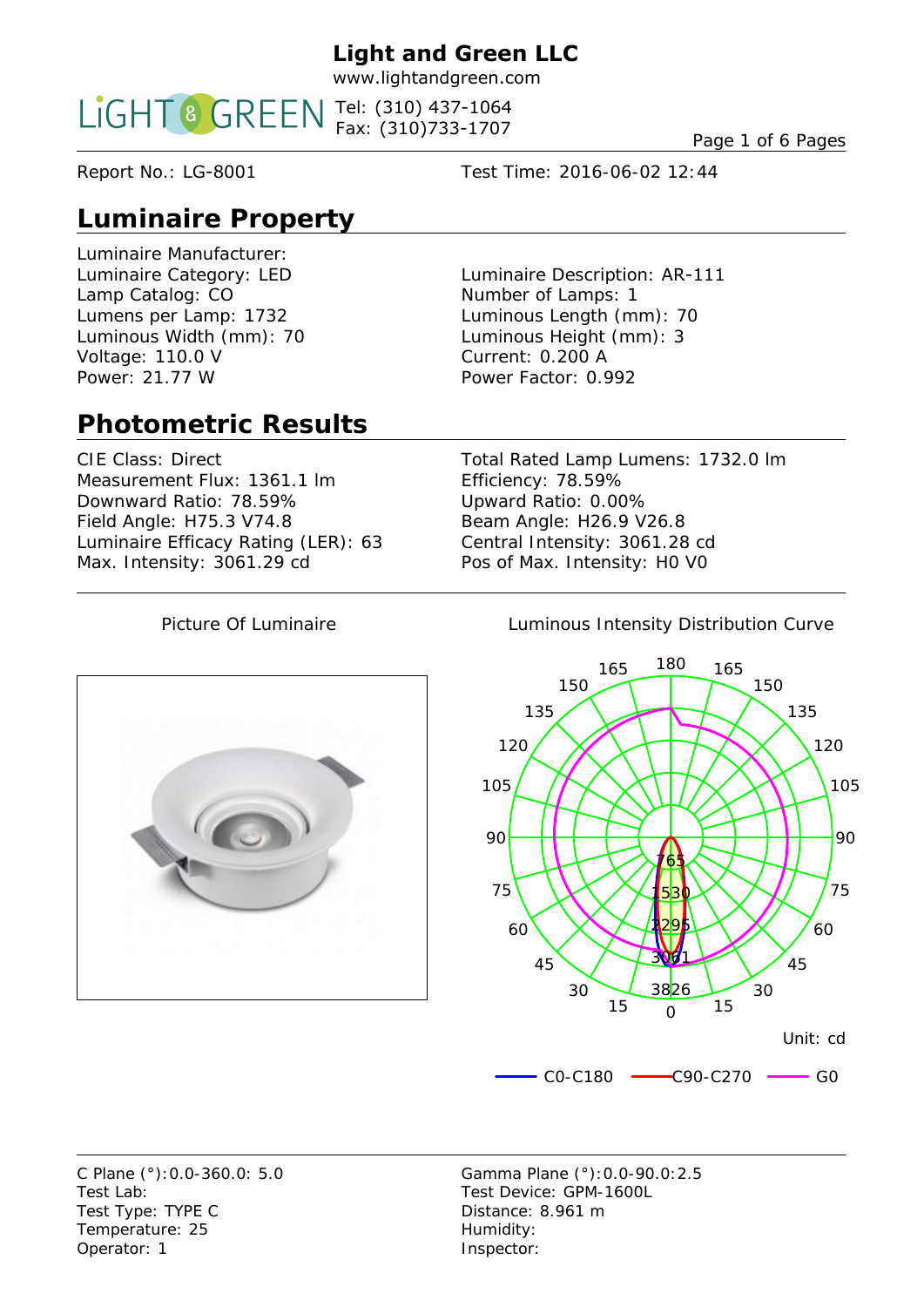www.lightandgreen.com

Tel: (310) 437-1064 Fax: (310)733-1707

Page 2 of 6 Pages

## **Coefficients Of Utilization - Zonal Cavity Method**

| <b>RC</b>      | 0.8        | 0.8 | 0.8 | 0.8 | 0.7 | 0.7 | 0.7 | 0.7 | 0.5 | 0.5 | 0.5 | 0.3 | 0.3 | 0.3 | 0.1 | 0.1 | 0.1 | O        |
|----------------|------------|-----|-----|-----|-----|-----|-----|-----|-----|-----|-----|-----|-----|-----|-----|-----|-----|----------|
| <b>RW</b>      | 0.7        | 0.5 | 0.3 | 0.1 | 0.7 | 0.5 | 0.3 | 0.1 | 0.5 | 0.3 | 0.1 | 0.5 | 0.3 | 0.1 | 0.5 | 0.3 | 0.1 | $\Omega$ |
| <b>RCR</b>     | $RF = 0.2$ |     |     |     |     |     |     |     |     |     |     |     |     |     |     |     |     |          |
| 0              | 94         | 94  | 94  | 94  | 91  | 91  | 91  | 91  | 87  | 87  | 87  | 84  | 84  | 84  | 80  | 80  | 80  | 79       |
| 1              | 88         | 86  | 83  | 81  | 86  | 84  | 82  | 80  | 81  | 79  | 78  | 78  | 76  | 75  | 75  | 74  | 73  | 72       |
| $\overline{2}$ | 83         | 79  | 75  | 72  | 81  | 77  | 74  | 71  | 75  | 72  | 69  | 72  | 70  | 68  | 70  | 68  | 66  | 65       |
| 3              | 78         | 73  | 68  | 65  | 77  | 71  | 67  | 64  | 69  | 66  | 63  | 67  | 64  | 62  | 65  | 63  | 61  | 60       |
| 4              | 74         | 67  | 62  | 59  | 72  | 66  | 62  | 58  | 65  | 61  | 58  | 63  | 60  | 57  | 61  | 59  | 56  | 55       |
| 5              | 70         | 63  | 58  | 54  | 69  | 62  | 57  | 54  | 61  | 56  | 53  | 59  | 56  | 53  | 58  | 55  | 52  | 51       |
| 6              | 66         | 59  | 54  | 50  | 65  | 58  | 53  | 50  | 57  | 53  | 49  | 56  | 52  | 49  | 55  | 51  | 49  | 48       |
| 7              | 63         | 55  | 50  | 47  | 62  | 55  | 50  | 47  | 54  | 49  | 46  | 53  | 49  | 46  | 52  | 48  | 46  | 45       |
| 8              | 60         | 52  | 47  | 44  | 59  | 52  | 47  | 44  | 51  | 47  | 44  | 50  | 46  | 43  | 49  | 46  | 43  | 42       |
| 9              | 57         | 49  | 45  | 41  | 57  | 49  | 44  | 41  | 48  | 44  | 41  | 48  | 44  | 41  | 47  | 43  | 41  | 40       |
| 10             | 55         | 47  | 42  | 39  | 54  | 47  | 42  | 39  | 46  | 42  | 39  | 45  | 42  | 39  | 45  | 41  | 39  | 38       |

Spacing Criteria (0-180): 0.45 Spacing Criteria (90-270): 0.44 Spacing Criteria (Diagonal): 0.48



Test Lab: Test Device: GPM-1600L Test Type: TYPE C Distance: 8.961 m Temperature: 25 Humidity: Operator: 1 Inspector:

C Plane (°):0.0-360.0: 5.0 Gamma Plane (°):0.0-90.0:2.5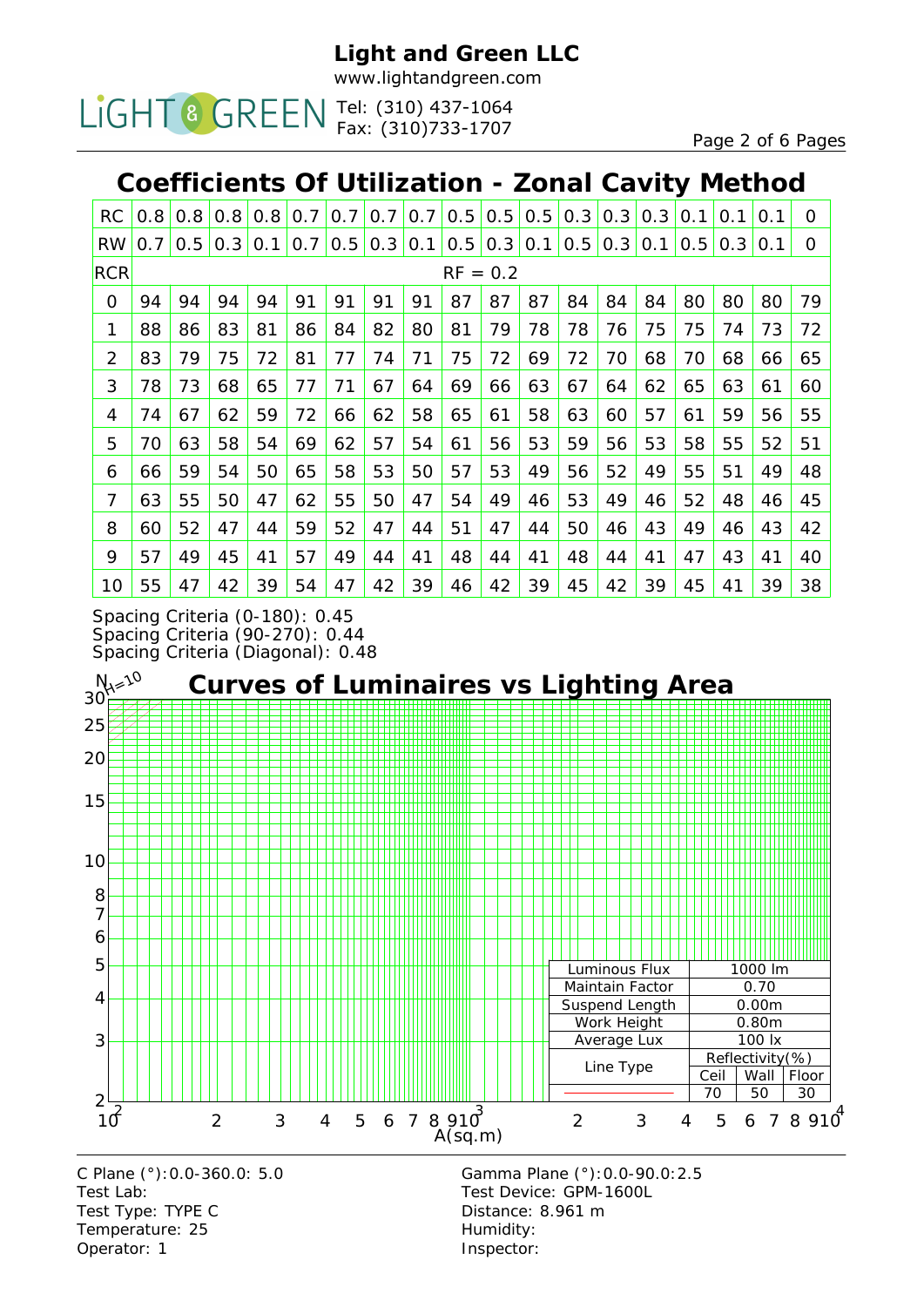

www.lightandgreen.com

Tel: (310) 437-1064 Fax: (310)733-1707

Page 3 of 6 Pages

# **IsoLux Plot**



Test Type: TYPE C Distance: 8.961 m Temperature: 25 Humidity: Operator: 1 Inspector: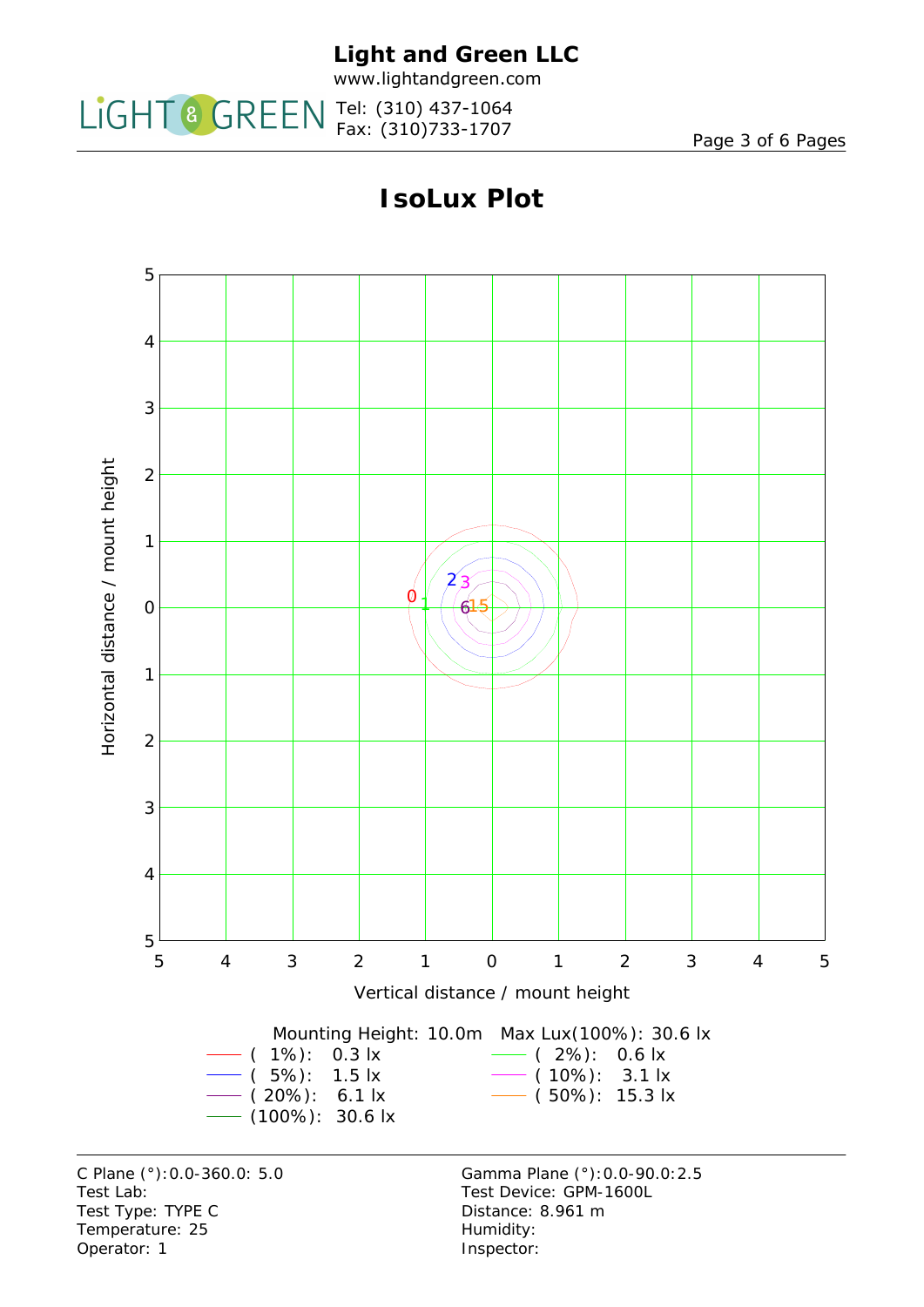www.lightandgreen.com

Tel: (310) 437-1064 Fax: (310)733-1707

Page 4 of 6 Pages

**Lum Limit Curve**



| L(c d/s q.m)     | G45   | G50   | G55   | G60   | G65   | G70   | G75   | G80   | G85   |
|------------------|-------|-------|-------|-------|-------|-------|-------|-------|-------|
| C <sub>0</sub>   | 49791 | 40130 | 34025 | 29800 | 26584 | 23569 | 20292 | 16404 | 12872 |
| C <sub>90</sub>  | 46641 | 37489 | 31604 | 27585 | 24558 | 21861 | 18871 | 15487 | 12432 |
| C <sub>180</sub> | 55016 | 44449 | 37190 | 32281 | 28609 | 25347 | 21896 | 17850 | 14397 |
| C <sub>270</sub> | 47754 | 38788 | 32626 | 28379 | 25111 | 22160 | 18966 | 15354 | 12212 |

C Plane (°):0.0-360.0: 5.0 Gamma Plane (°):0.0-90.0:2.5 Test Lab: Test Device: GPM-1600L Test Type: TYPE C Distance: 8.961 m Temperature: 25 Humidity: Operator: 1 Inspector: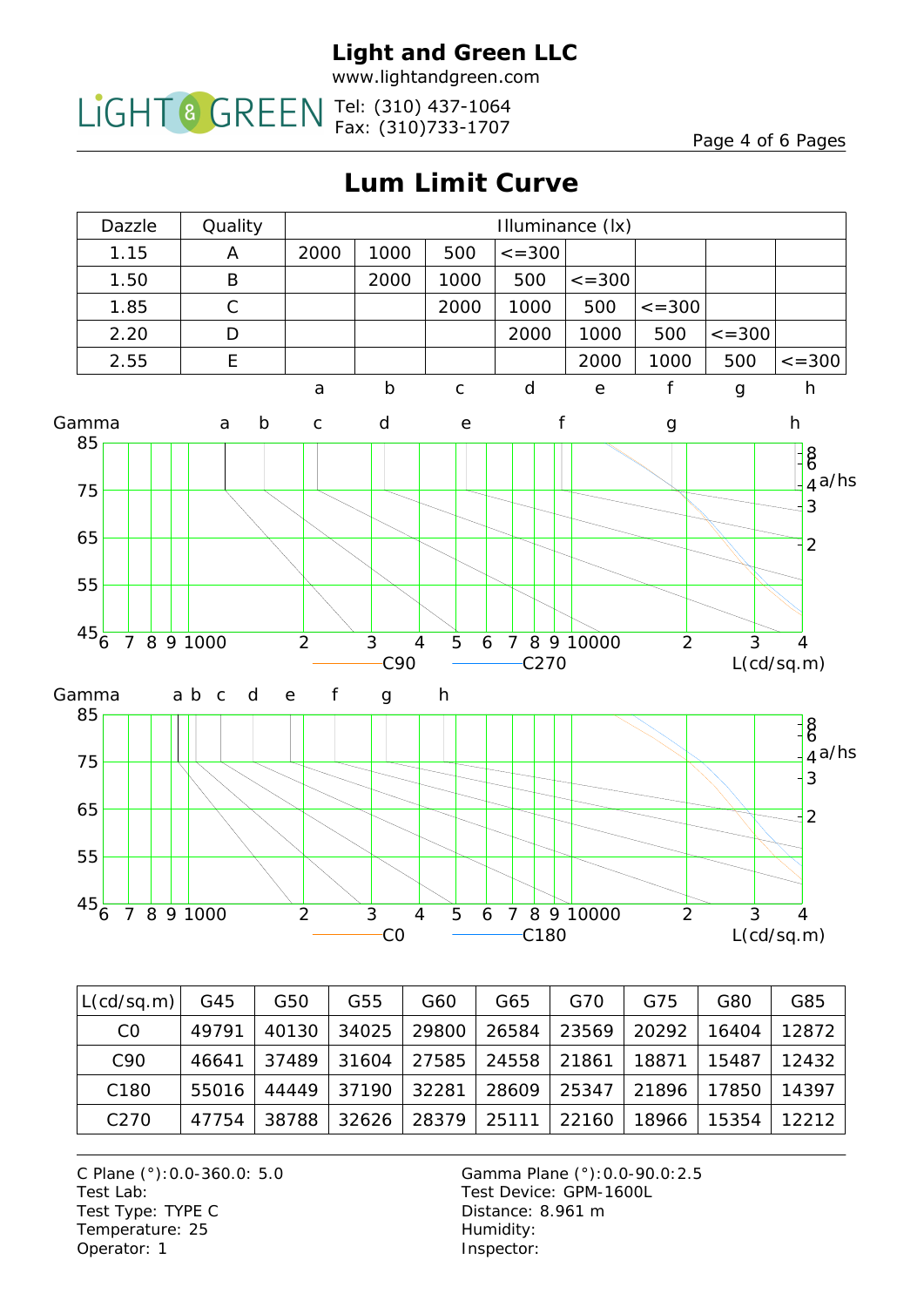

Tel: (310) 437-1064

Fax: (310)733-1707

# **Illuminance at a Distance**